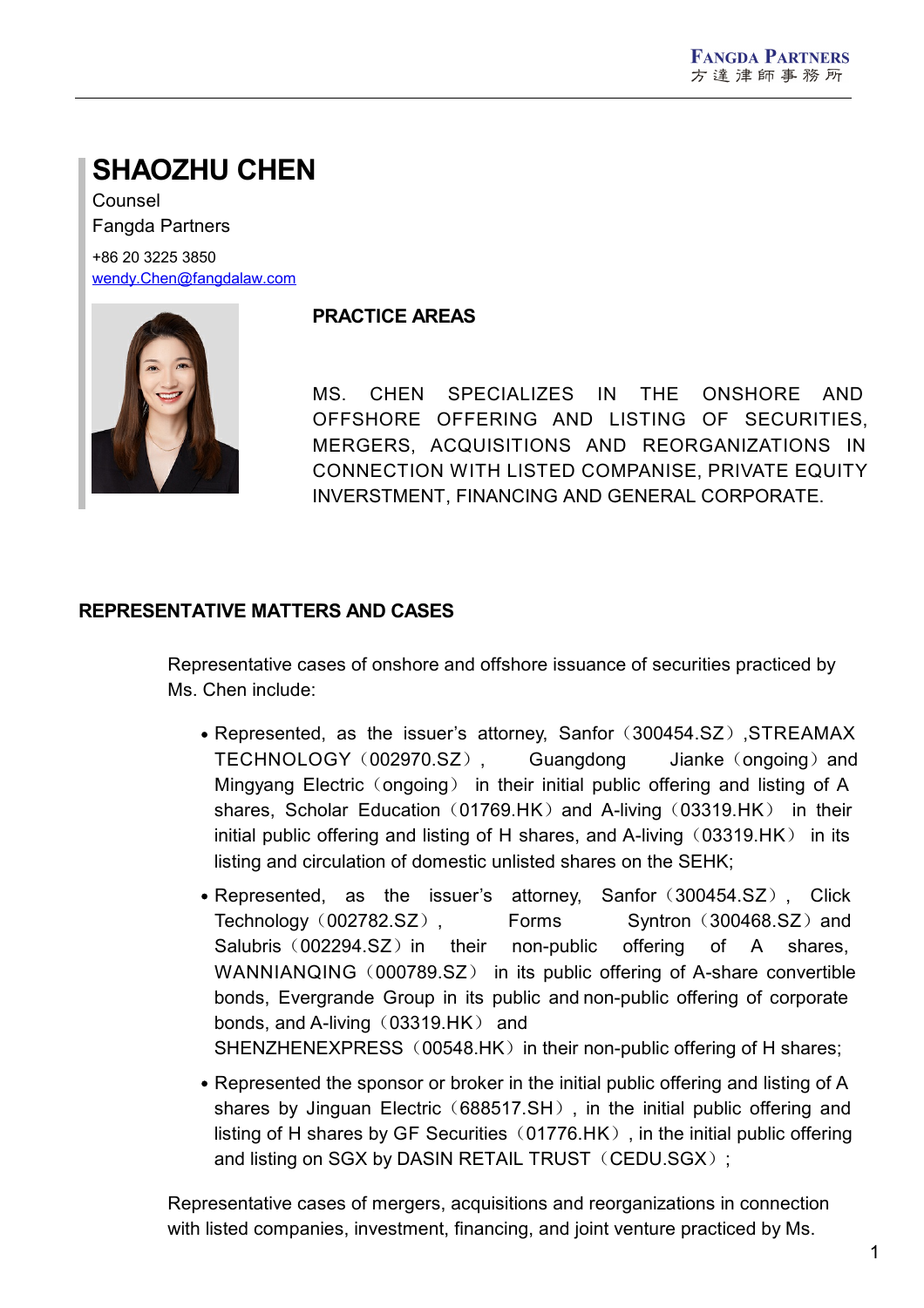Chen:

- Represented Yunnan Tourism (002059.SZ) in its issuance of shares and payment of cashes for acquisition of WENLV TECHNOLOGY's 100% shares;
- Represented Evergrande Group in the acquisition of its 100% shares by Shenzhen Properties Group (000029.SZ):
- Represented ST Yuetai (600393.SH) in its issuance of shares for acquisition of real estate development business of the controlling shareholder;
- Represented the sponsor in AVIC SUNDA's (000043.SZ) issuance of shares for acquisition of China Merchants Property's 100% shares;
- Represented Kingsignal Technology (300252.SZ) in its acquisition of Jiangsu Wanbang Microelectronics;
- Represented A-living (03319.HK) in its acquisition of Greenland Property Services;
- Represented Evergrande Group in its investment of Xinijang Guanghui;
- Represented Ming Yang Wing Power (MY.NYSE) in its delisting from NYSE and the introduction of China Merchants Capital;
- Represented Salubris (002294.SZ) in its introduction of Carlyle;
- Represented A-living (03319.HK) in its introduction of Greenland Holdings;
- Represented China Construction 4th Engineering Division in the Accountsreceivable-Backed Special Program;
- Represented Linklogis and Poly Union in their Asset-Backed Special Program and ABN;
- Represented Evergrande Neoenergy in setting up a JV with HELLA;
- Represented Evergrande Group in setting up a JV with Suning Plaza.

## **OTHER INFORMATION**

#### **Education**

- Peking University School of Law, LL.B. (2013) and LL.M. (2015)
- Peking University National School of Development, B.S. in Economics (2013)

#### **Professional Qualification**

• Admitted to practice in the PRC